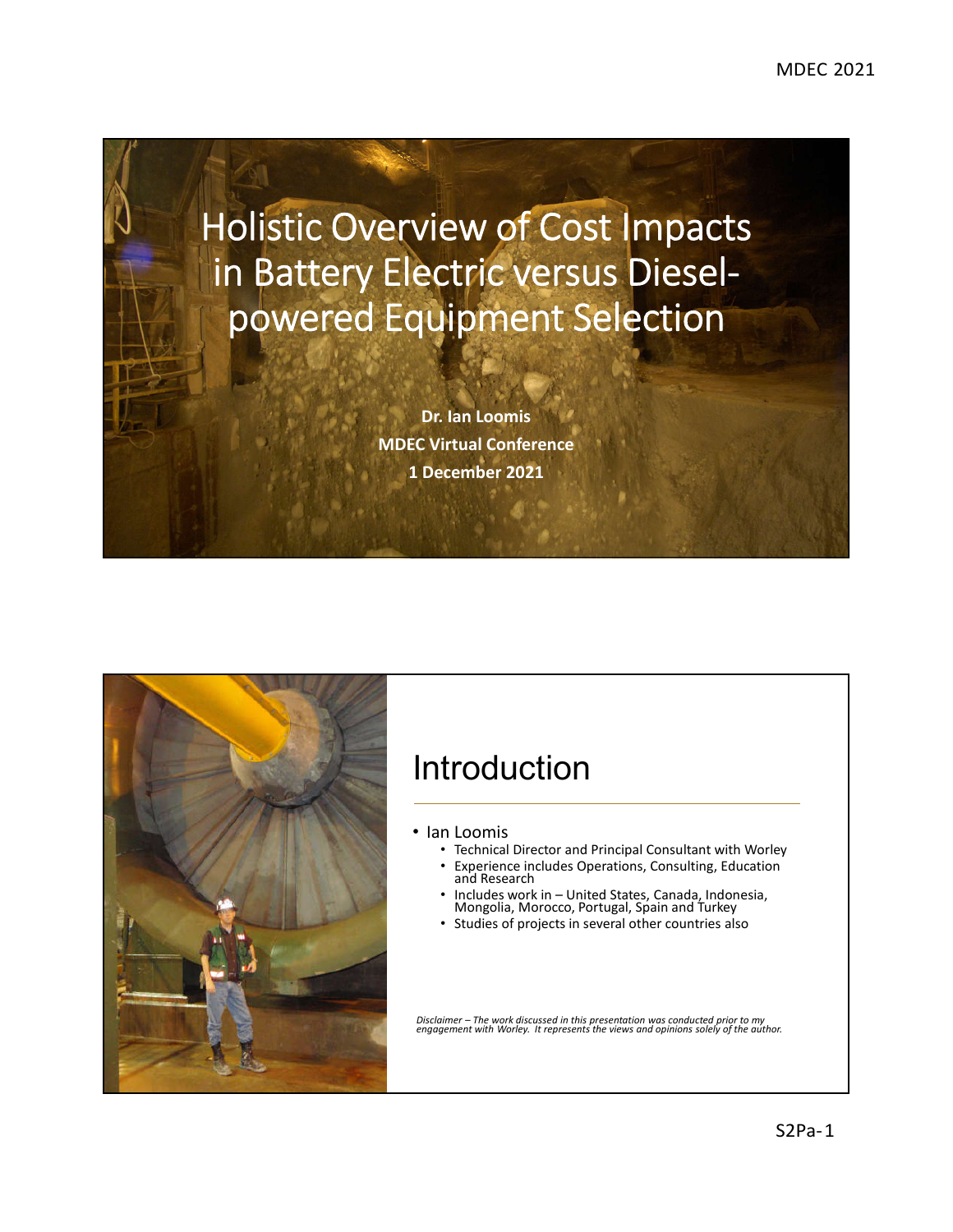

## Trade-Off Study

- Focused or limited in scope
- Support the transition from Pre-feasibility options to the Preferred Alternative carried to the Feasibility Study
- Consider the cost estimate range at ±25%



## Trade-Off Study

- Key question Diesel versus Battery Electric?
	- Relative impact by class
	- Differences in size, capacity and performance
	- Matching the analogues
	- Capital, operating and maintenance costs
- Extended Impacts
	- Ramp and drift profiles
	- Raise diameters
	- Ventilation and refrigeration demands
	- Ventilation and refrigeration infrastructure
	- Power transmission/distribution
- Energy Balance
- Less-than-Tangible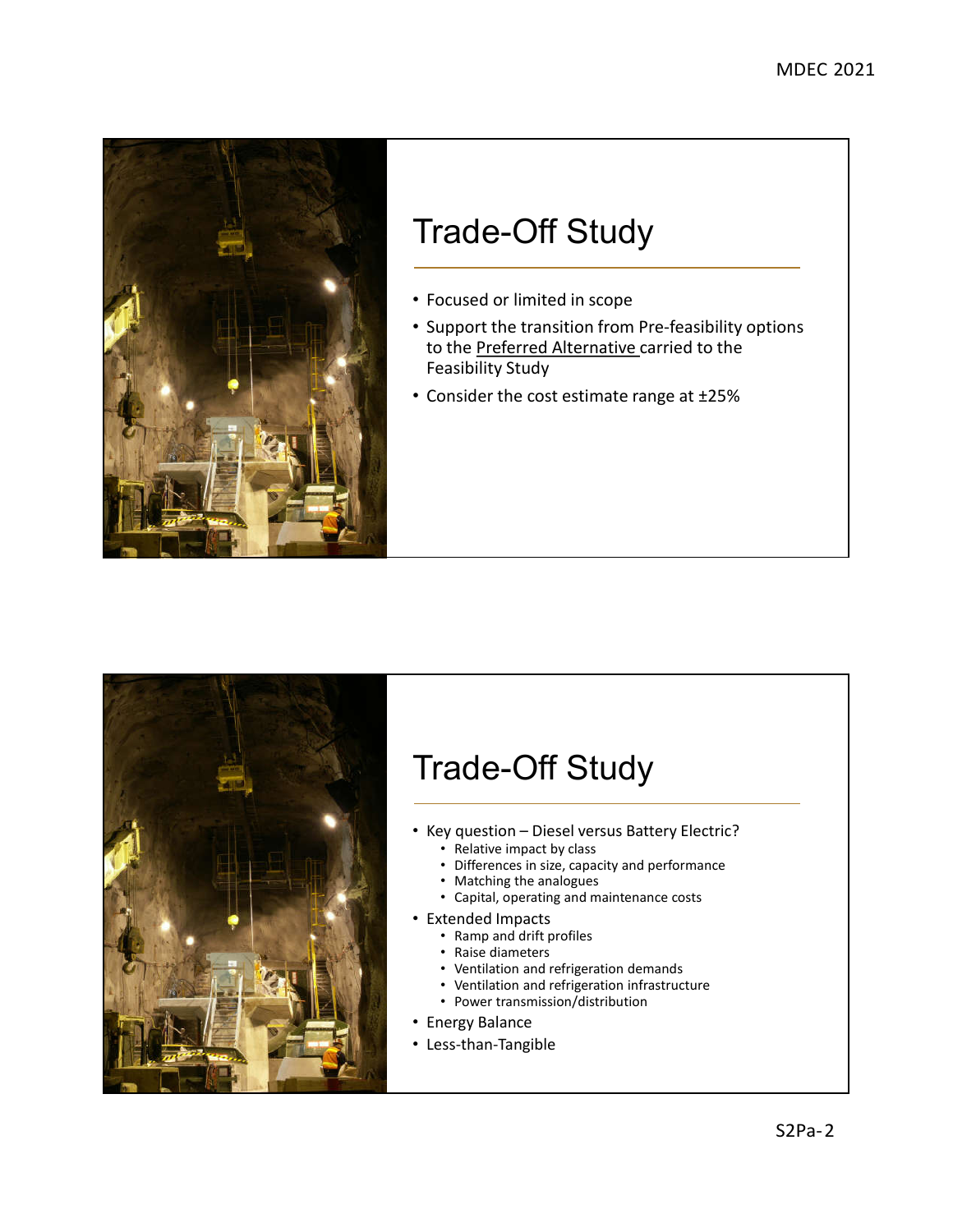

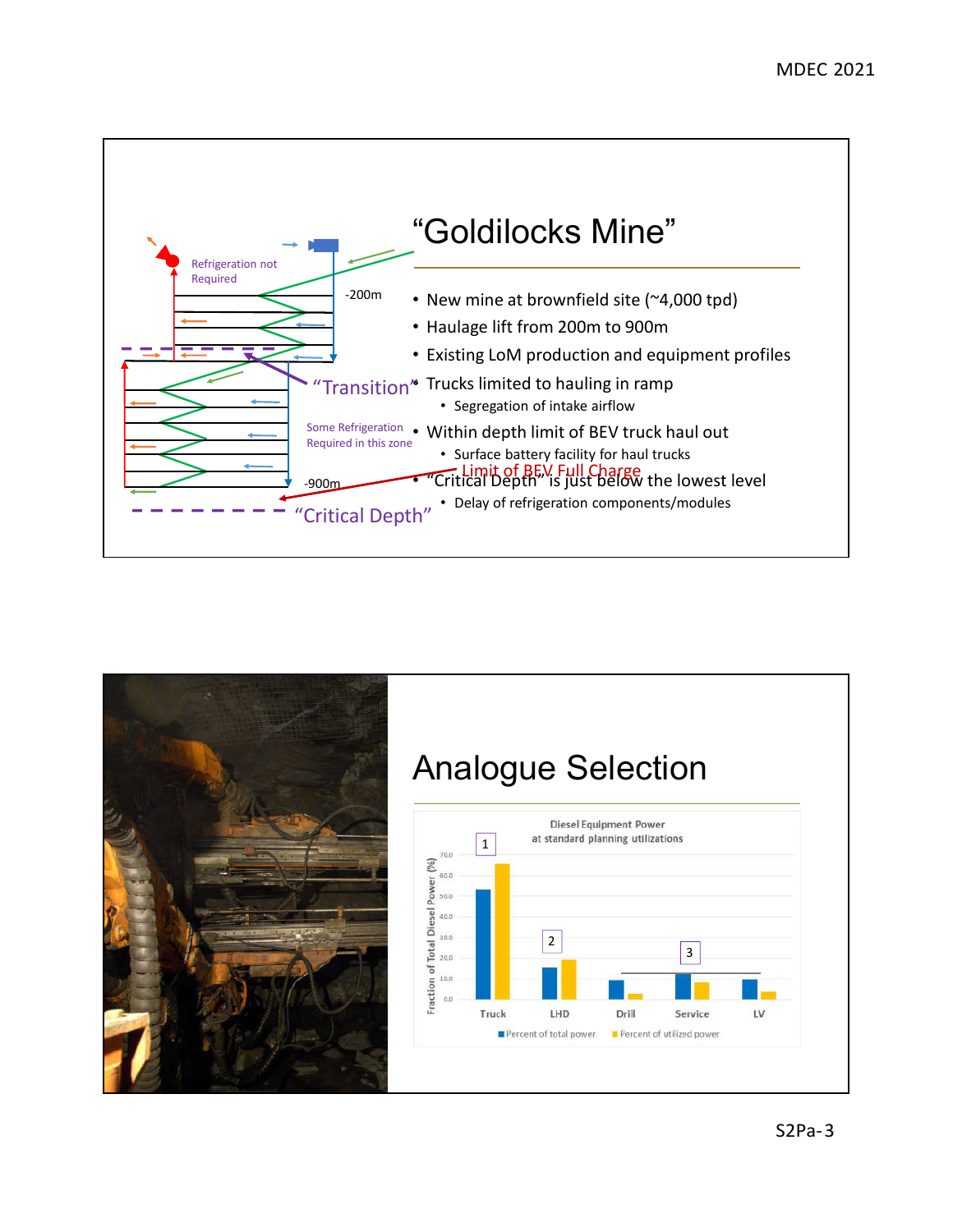



#### S2Pa-4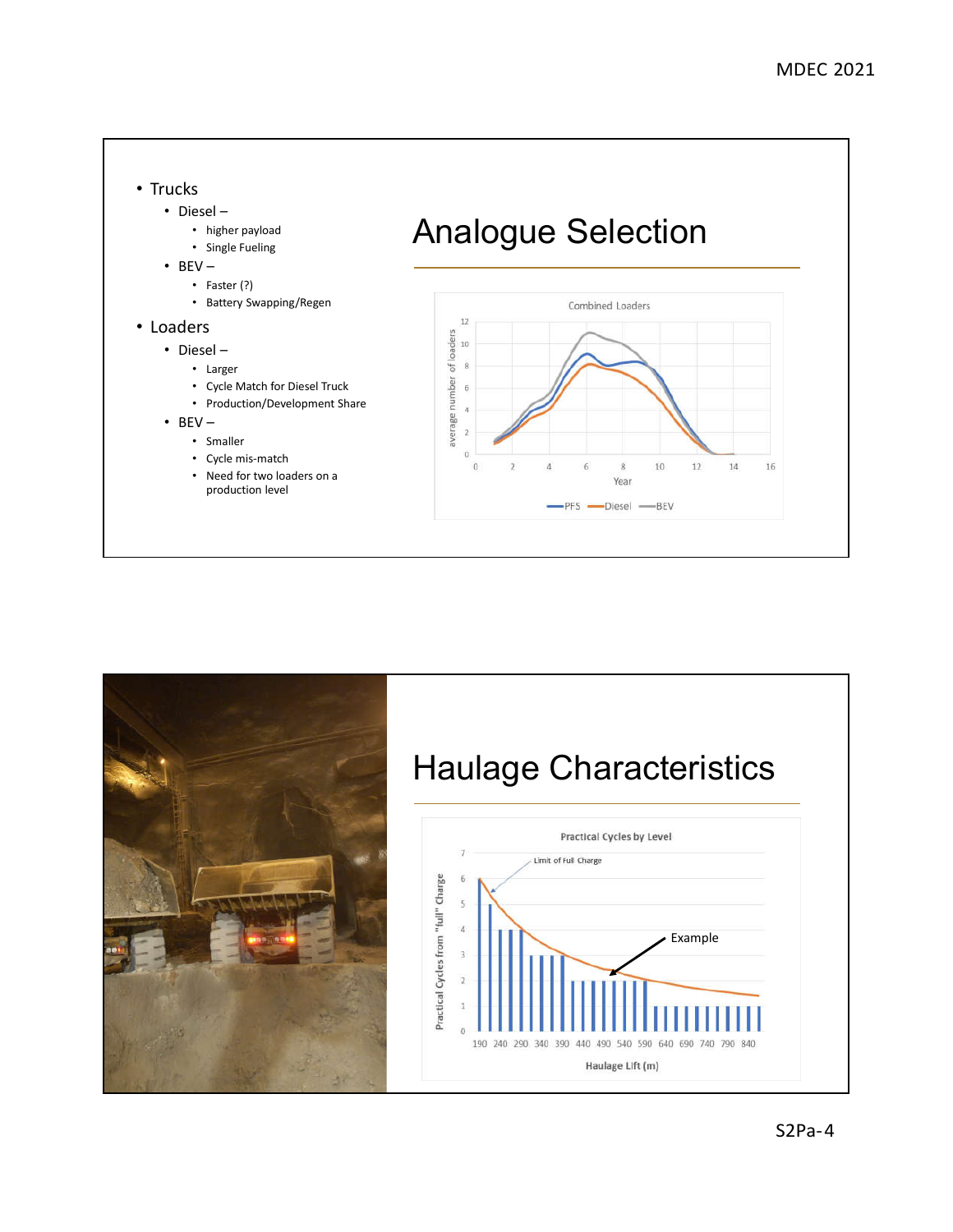

### Ventilation Loads

| MSHA/Canmet/local<br>"Consensus" Flow Rate<br>∼יר<br><b>EPA Tier/Euro Spec Class</b><br>✓<br>✓<br><b>Heat Management</b><br>Minimum Velocity - Dust<br>✓<br>Minimum Velocity – Mixing | <b>Requirement Basis</b> | <b>Diesel</b> | <b>Battery Electric</b> |
|---------------------------------------------------------------------------------------------------------------------------------------------------------------------------------------|--------------------------|---------------|-------------------------|
|                                                                                                                                                                                       |                          |               |                         |
|                                                                                                                                                                                       |                          |               |                         |
|                                                                                                                                                                                       |                          |               |                         |
|                                                                                                                                                                                       |                          |               |                         |
|                                                                                                                                                                                       |                          |               |                         |
|                                                                                                                                                                                       |                          |               |                         |
|                                                                                                                                                                                       |                          |               |                         |
|                                                                                                                                                                                       |                          |               |                         |
|                                                                                                                                                                                       |                          |               |                         |

#### • Capital Cost

- Fairly low impact on project cost
- In this case: <2% total cost
- Step changes with reamer diameter
- Tendency to select as large as technically viable
- Operating Cost
	- At fixed flow larger diameter has lower fan pressure and lower operating cost
	- In this case:
		- ~26% of Elec cost of full Diesel
		- ~17% of Elec cost of full BEV

#### Ventilation Raises

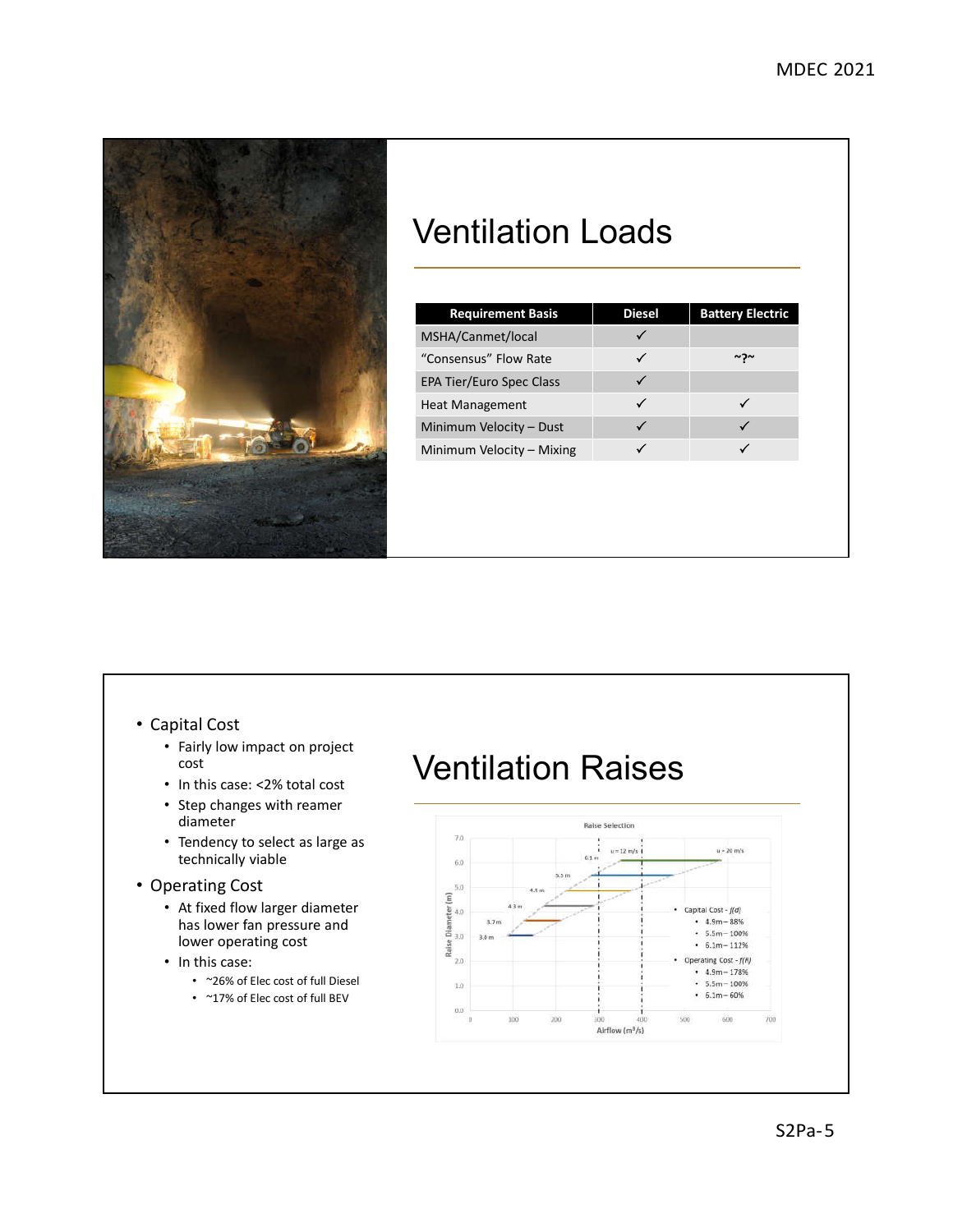- Mechanicals Cost
	- Step Changes as Fan Specs Change
	- Differential cost tends to flatten has capacity increases
- Motor Cost
	- Differential cost tends to increase as capacity increases
- Fan Equipment Cost
	- Roughly 1/3 of the total installed cost

## Main Ventilation Fans





## Refrigeration Plant

- Refrigeration Plant
	- Step changes based on modular
- Bulk Air Cooler
	- Differential cost tends to increase as capacity increases
- Cold Storage
	- Cost of storage tanks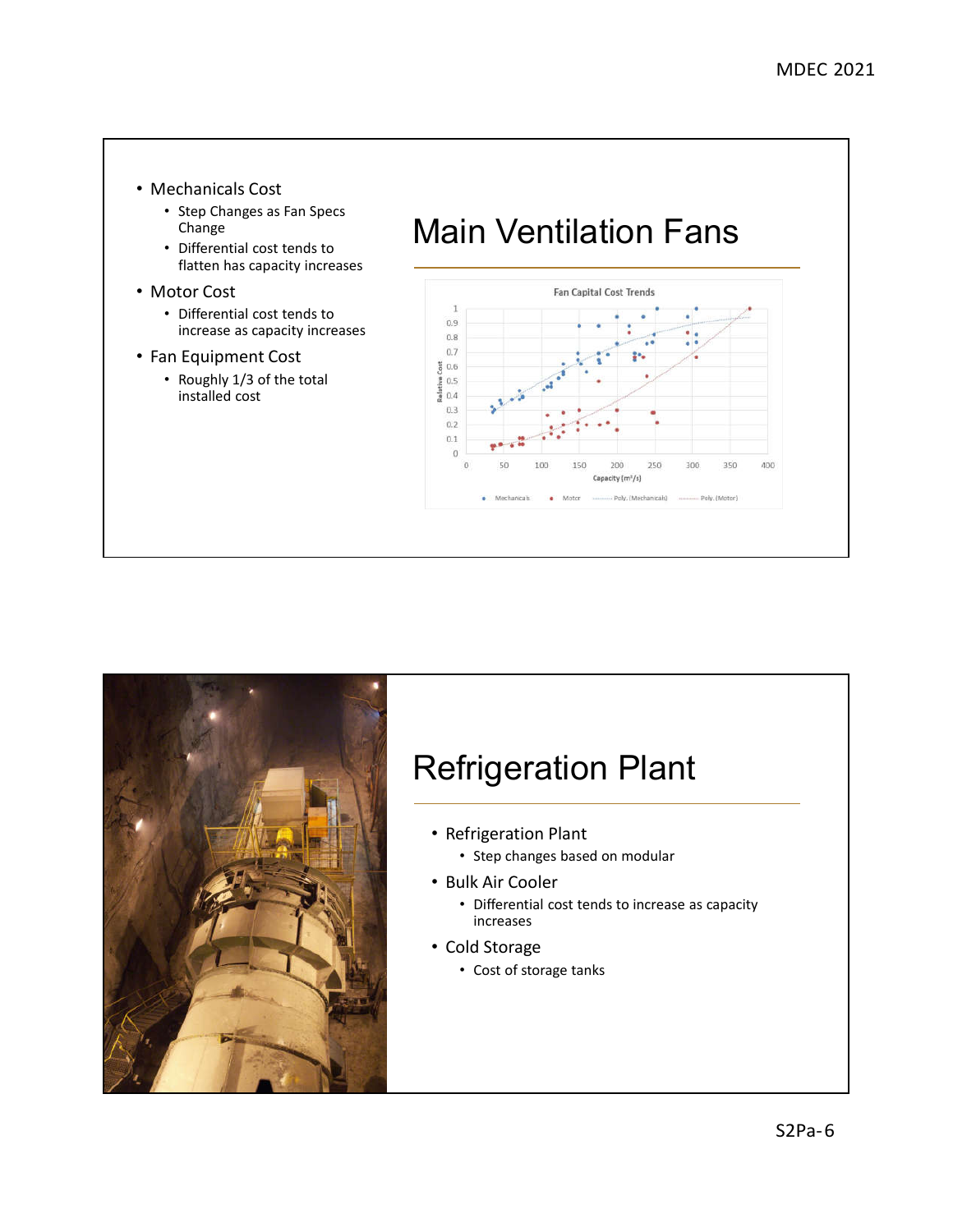- "Managed Cooling"
	- Trade flow for refrigeration
- Airflow reduction
	- Lower capital cost
	- Lower operating cost
- Refrigeration increase
	- Step increase in capital cost • "Step" changes in operating costs
- Practical Limit
	- Change in the driver of the ventilation demand

## Combined Infrastructure



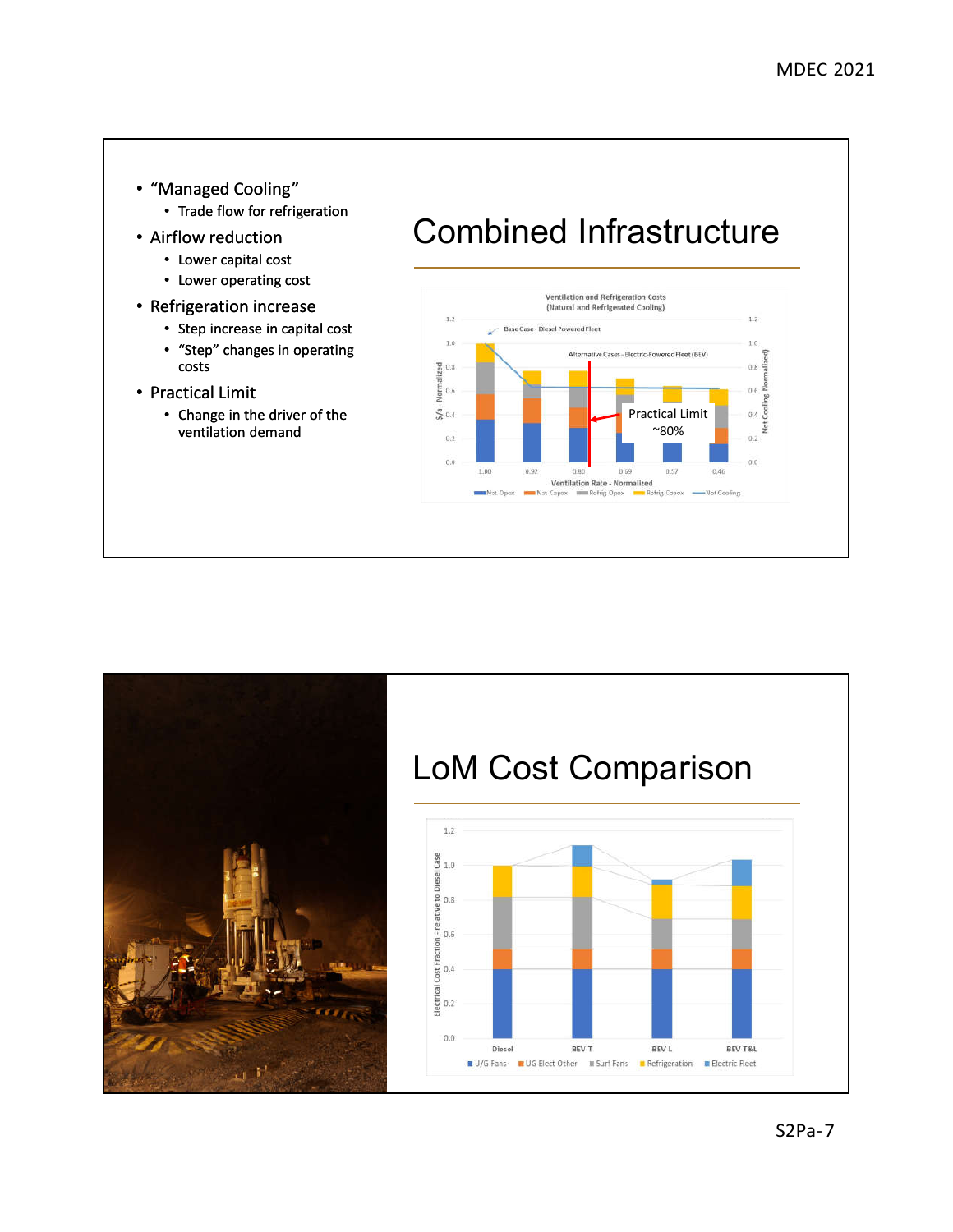

## Other Capital

#### • Battery Swapping

- Distributed vs. centralized charging sites
- 400 1,000+ kW capacity per unit
- Transmission to underground
- On-board/Opportunity Charging
	- Extra "jumbo-boxes"
	- Load center capacity
	- Distribution
- "Carbon Credits" and "Tax Support"



#### **Observations**

- Health impacts
	- Diesel Tier III- vs. Tier IV vs. BEV
	- Noise
	- Heat impacts
	- "Fueling" manual vs. automated
- Emergency management
	- BEV vs. Diesel fires
	- Mine Rescue team support (training and equipment)